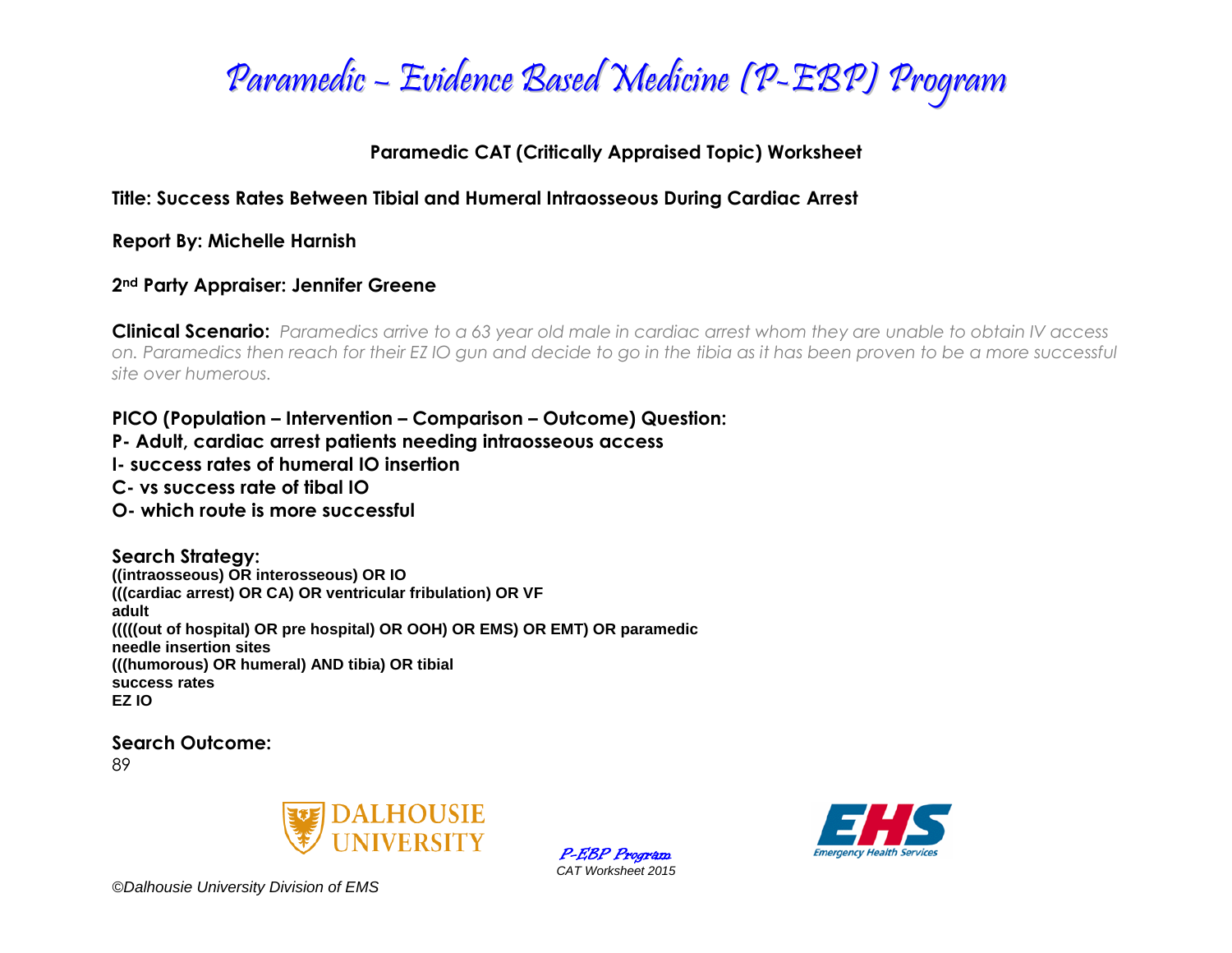## Paramedic – Evidence Based Medicine (P-EBP) Program

| <b>Relevant Papers:</b> |                                                                                                                         |                                                                                  |                                                         |                                                                                                                                                                                   |                                                                                             |
|-------------------------|-------------------------------------------------------------------------------------------------------------------------|----------------------------------------------------------------------------------|---------------------------------------------------------|-----------------------------------------------------------------------------------------------------------------------------------------------------------------------------------|---------------------------------------------------------------------------------------------|
| AUTHOR, DATE            | POPULATION:<br>SAMPLE<br><b>CHARACTERISTICS</b>                                                                         | <b>DESIGN (LOE)</b>                                                              | <b>OUTCOMES</b>                                         | <b>RESULTS</b>                                                                                                                                                                    | STRENGTHS/<br>WEAKNESSES                                                                    |
| Reades, Rosalyn.        | Adults equal to or older<br>than 18.<br>In cardiac arrests of a<br>medical etiology for<br>which resus was<br>attempted | This study was<br>nonrandomized<br>and it was<br>retrospective<br>Level 2, green | Successful attemptes<br>at humeral and tibial<br>IOs.   | Tibia 84.5% successful<br>overall (89.7% successful<br>first attempt) where<br>humerus was 40%<br>successful overall (34.1%)<br>successful first attempt)<br>$P$ value - < $0.01$ | Flaw - Patient<br>weight/size not<br>available.<br>More males than<br>females used in study |
| Ong, Marcus             | Age older than 16 or<br>greater than 40kg and<br>requiring intravenous<br>fluids                                        | Nonrandomized<br>and prospective.                                                | Looking for flow rates<br>and successful IO<br>attempts | No significant difference<br>in tibial or humeral<br>insertion success rates<br>P value - unavailable                                                                             | Not large group -<br>only 24 participants<br>More tibial than<br>humeral IOs<br>attempted   |

**Comments:** *Each study looked at several different factors to define a successful attempt including flow rates, dislodgement of needle and ease of access.*

**Consider:** *Why would you NOT change practice, based on these articles?* In our practice we currently go for tibial first, I was more curious if that was the most successful placement of an *IO needle and it was proven to be just that. Therefore, no need to change practice, as it is already tibial. However all articles were based on using EZ IO guns as we do not yet have access to those prehospitally.*



P-EBP Program *CAT Worksheet 2015*



*©Dalhousie University Division of EMS*